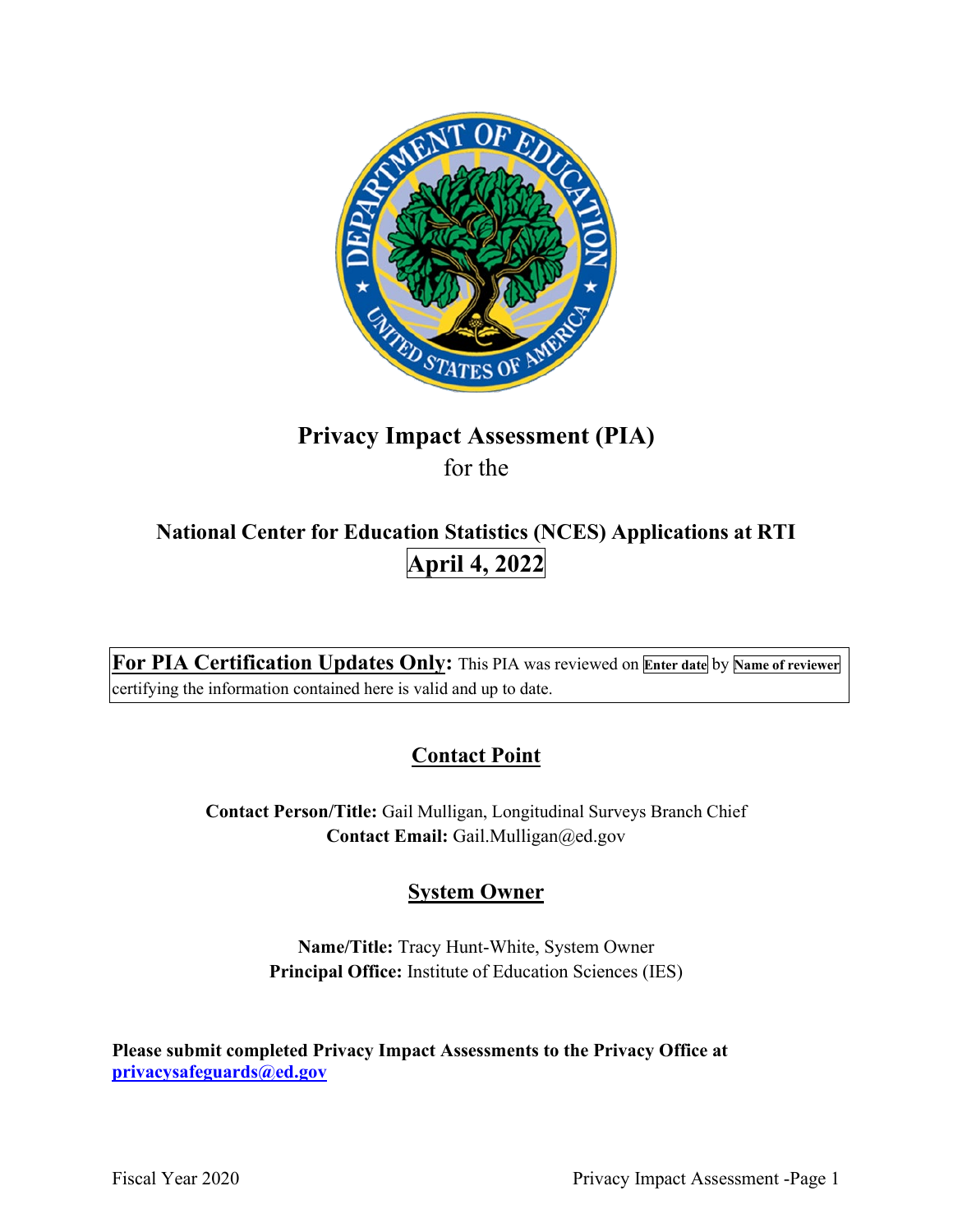*Please complete this Privacy Impact Assessment (PIA) on how personally identifiable information (PII) is collected, stored, protected, shared, and managed electronically by your system. You may wish to consult with your ISSO in completing this document. If a question does not apply to your system, please answer with N/A.* 

# **1. Introduction**

 **1.1.** Describe the system including the name, acronym, and a brief description of the program or purpose for the system.

 RTI) is a U.S. Department of Education (Department) system that includes Institute of National Center for Education Statistics Applications at RTI (NCES Applications at Education Sciences (IES) projects performed by RTI International (RTI). RTI is a contractor for several NCES studies. RTI is a U.S.-based nonprofit research organization. NCES Applications at RTI is an IT system hosted at RTI.

 The NCES Applications at RTI system processes data collected by IES/NCES studies IES conducts many studies to understand the condition of education in the United States. (through web surveys, telephone interviews, in-school data collection, and administrative record matching) and prepares the data for public dissemination on the IES websites hosted in the IES Data Center (IESDC). NCES Applications at RTI currently consist of the following IES projects:

- National Postsecondary Student Aid Study (NPSAS)
- High School Longitudinal Study of 2009 (HSLS:09)
- Baccalaureate and Beyond Longitudinal Study (B&B)
- Beginning Postsecondary Students Longitudinal Study (BPS)
- National Longitudinal Transition Study 2012 (NLTS 2012)
- Middle Grades Longitudinal Study of 2017-18 (MGLS:2017)
- High School and Beyond Longitudinal Study of 2022 Study (HS&B:22)

NCES Applications at RTI processes and analyzes survey and assessment data collected by NCES and administrative data obtained through records matching. Survey data consist of responses from students, their parents or legal guardians, teachers, administrators, service providers (e.g., school staff who provide additional individuallevel assistance outside of main classroom or special education providers, e.g., speech language therapists, occupational therapists, etc.), and other adults to data collection instruments including information about background and demographic data, family characteristics, education and/or employment experiences, finances, aspirations, plans, and attitudes. Assessments developed by NCES are administered in the middle and secondary longitudinal studies. Cognitive assessment scores, administrative and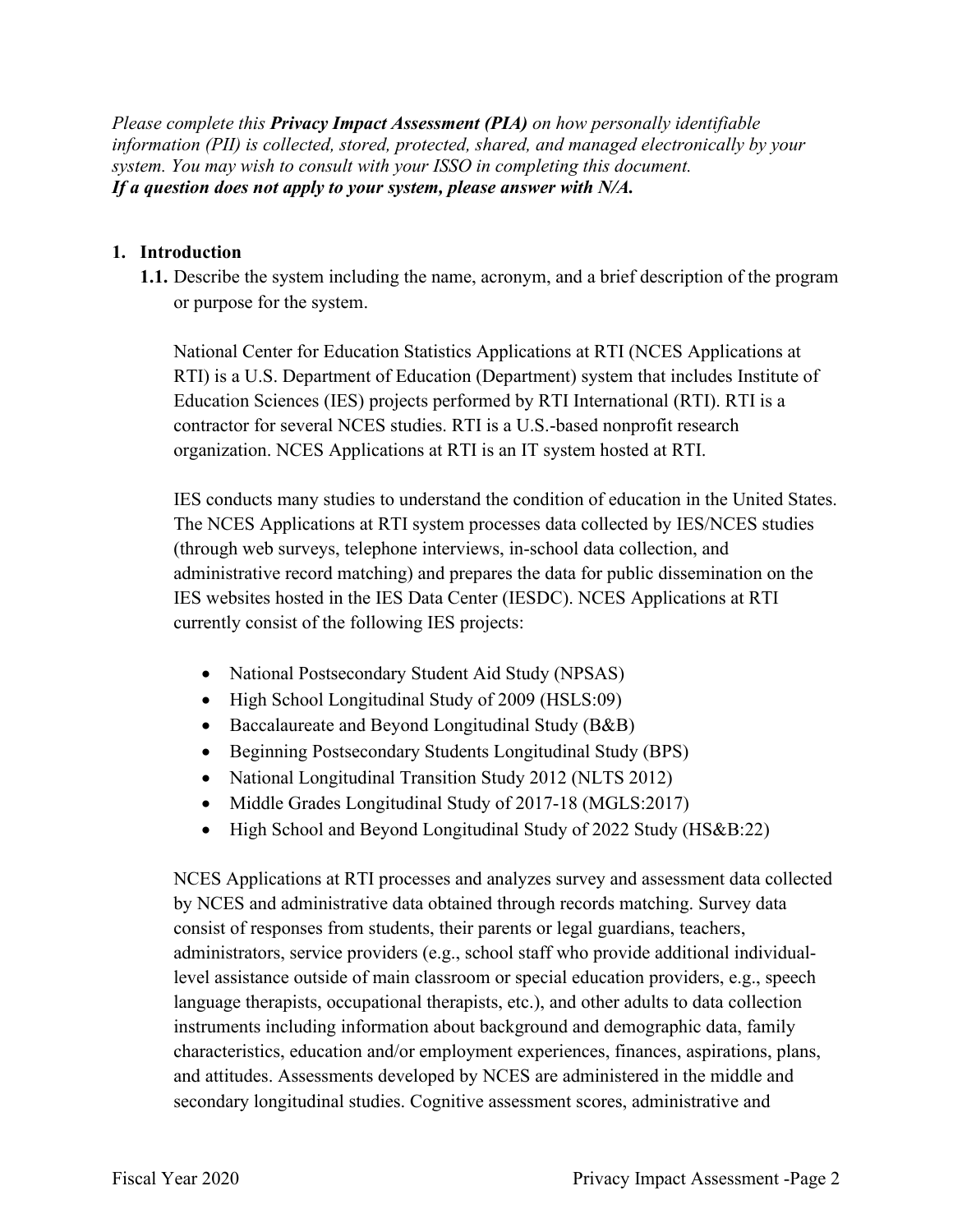financial aid records, and high school and college transcripts are also appended to the records. Administrative data are obtained from data sources such as Federal Student Aid's National Student Loan Data System (NSLDS) and Central Processing System (CPS). In addition, data are obtained from external sources such as the National Student Clearinghouse (NSC), ACT, College Board, and the Veterans Benefits Administration. PII is used to match individuals sampled for the NCES surveys to their administrative record in these data sources.

 individual respondent in a data file could be identified. Survey data from NCES and other data sources go through data processing. Data processing includes editing the data, applying confidentiality protocols such as perturbation, $<sup>1</sup>$  deriving variables that will be used for data analysis, conducting</sup> imputation, 2 and weight adjustments to create a final de-identified data set. This data set is used to generate estimates and reports that are published by NCES. RTI delivers to NCES this final de-identified data set in which all direct identifiers are removed. Data are subjected to perturbation procedures to minimize disclosure risk and protect the confidentiality of information about specific individuals. This minimizes the risk that an

**1.2.** Describe the purpose for which the personally identifiable information (PII)<sup>3</sup> is collected, used, maintained or shared.

 collection of information about study members from administrative records. In addition, This system is used to fulfill NCES's statutory mandate to collect, report, analyze, and disseminate statistical data on the condition and progress of education in the United States and other nations at the early childhood, preschool, elementary, secondary, postsecondary, and adult levels. PII is collected by IES/NCES in order to help meet this mandate. The NCES Applications at RTI system processes data collected by IES/NCES survey collections and prepares the data for public dissemination on the IES websites. Direct identifiers are needed to sample institutions and students, to collect information from institutions and students, and to conduct records matching that allows for the for some studies, locating information (e.g., student/respondent name, home address, telephone number, email) must be collected in order to track study members over time so that they can be contacted for follow-up data collections. Without this information,

 $<sup>1</sup>$  Data perturbation is a data security technique that adds "noise" to databases to allow individual record</sup> confidentiality.

<sup>2</sup> Imputation preserves all cases by replacing missing data with an estimated value based on other available information. Once all missing values have been imputed, the data set can then be analyzed using standard techniques for complete data.

place of birth, mother's maiden name, etc. OMB Circular A-130, page 33 <sup>3</sup> The term "personally identifiable information" refers to information which can be used to distinguish or trace an individual's identity, such as their name, social security number, biometric records, etc. alone, or when combined with other personal or identifying information which is linked or linkable to a specific individual, such as date and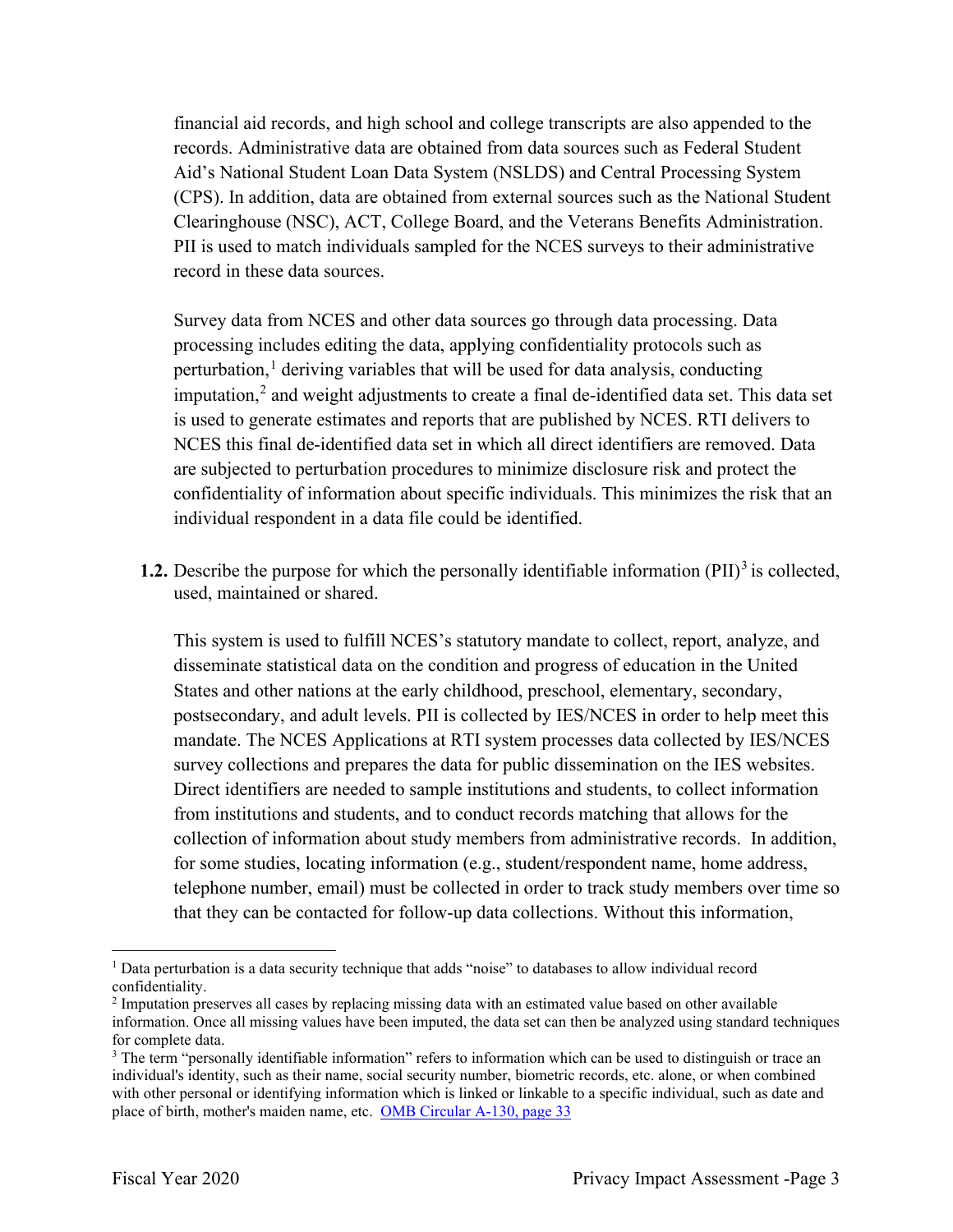contacting and retaining respondents at each data collection round would be extremely difficult.

**1.3.** Is this a new system, or one that is currently in operation?

# Currently Operating System

**1.4.** Is this PIA new, or is it updating a previous version?

# Updated PIA

The PIA is being updated as part of the required biennial review.

**1.5.** Is the system operated by the agency or by a contractor?

# Contractor

- **1.5.1.** If the system is operated by a contractor, does the contract or other acquisitionrelated documents include privacy requirements?
	- $\Box N/A$

Yes

# **2. Legal Authorities and Other Requirements**  *If you are unsure of your legal authority, please contact your program attorney.*

**2.1.** What specific legal authorities and/or agreements permit and regulate the collection and use of data by the system? Please include name and citation of the authority.

 Reform Act of 2002 (ESRA) (20 U.S. Code Section 9543): "The Statistics Center shall collections necessary to report on the condition and progress of education." In addition, the National Postsecondary Student Aid Study (NPSAS) and its related longitudinal Baccalaureate and Beyond Longitudinal Study are also covered by the Higher Education Opportunity Act of 2008 [HEOA 2008, 20 U.S.C. §1015(a)(k)]. NCES is authorized by law to collect and use these data under the Education Sciences collect, report, analyze, and disseminate statistical data related to education in the United States and in other nations, including  $-$  (7) conducting longitudinal and special data studies, the Beginning Postsecondary Students Longitudinal Study, and the

# **SORN**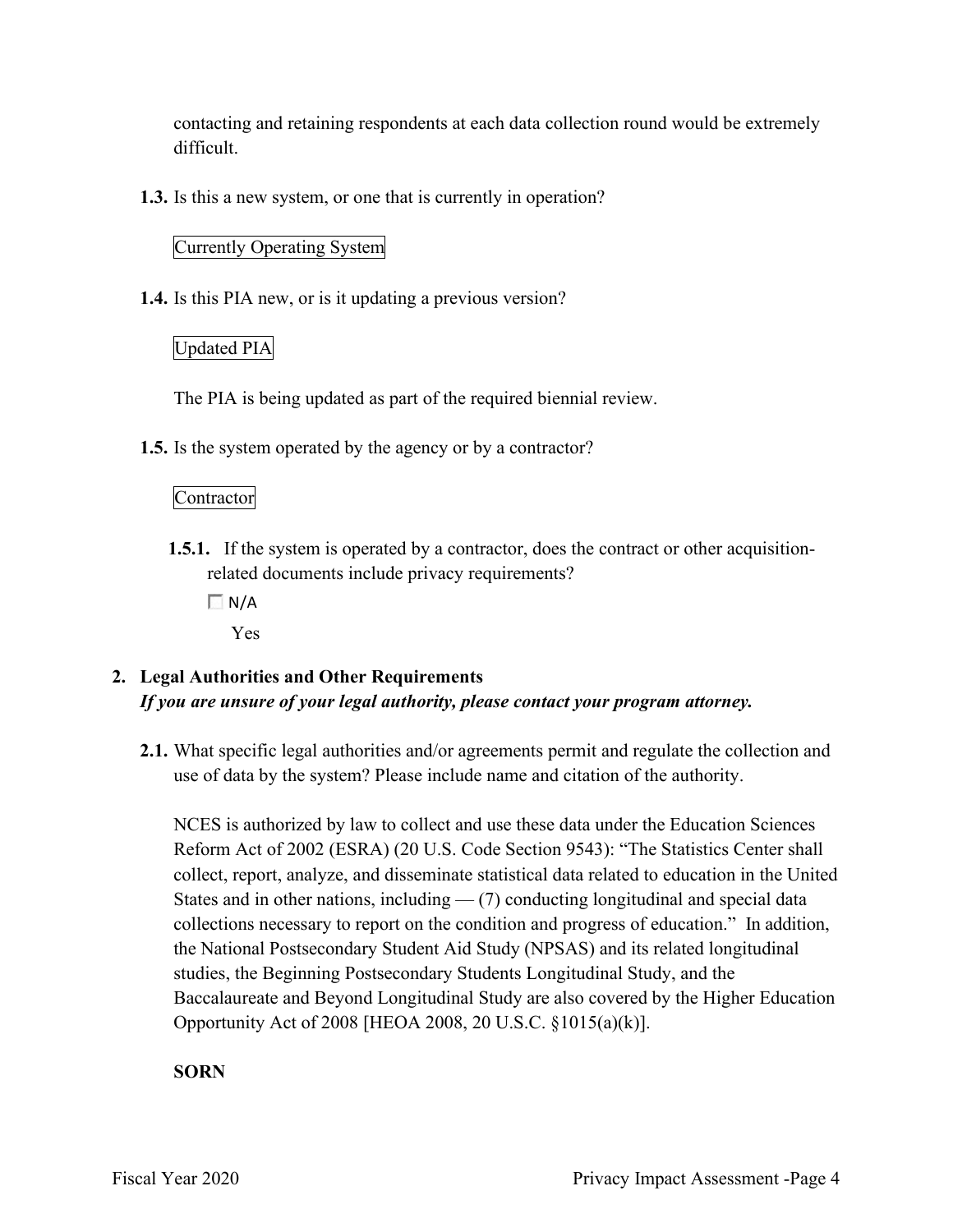such as a Social Security Number or other identification?<br>Ves **2.2.** Is the information in this system retrieved by an individual's name or personal identifier

Information is retrieved by an individual's name, date of birth, and social security number.

 Federal Register citation and link, or indicate that a SORN is in progress. **2.2.1.** If the above answer is **YES,** this system will need to be covered by Privacy Act System of Records Notice(s)  $(SORN(s))$ .<sup>4</sup> Please provide the SORN name, number,  $\Box$  N/A

 56831, was published in the Federal Register on November 14, 2018. The NCES SORN, entitled the "National Center for Education Statistics Longitudinal Studies and the School and Staffing Surveys" (18-13-01), 83 FR

 **2.2.2.** If the above answer is **NO**, explain why a SORN was not necessary. For Department, etc. example, the information is not retrieved by an identifier, the information is not maintained in a system of records, or the information is not maintained by the

 $\overline{M}$  N/A

# **Records Management**

**If you do not know your records schedule, please consult with your records liaison or send an email to [RMHelp@ed.gov](mailto:RMHelp@ed.gov)** 

 **2.3.** What is the records retention schedule approved by National Archives and Records Administration (NARA) for the records contained in this system? Please provide all relevant NARA schedule numbers and disposition instructions.

IES is waiting on the 21st Century Information Retention Policy Framework to be approved and implemented. In that Framework, NCES studies would fall under DAA-0441-2021-0002-0003 II.A. Completed Research and Statistical Studies.

access and correct any PII maintained by ED. https://connected.ed.gov/om/Documents/SORN-Process.pdf<br>Fiscal Year 2020 Privacy Impact Assessment -Page 5 <sup>4</sup> A System of Records Notice (SORN) is a formal notice to the public that identifies the purpose for which PII is collected, from whom and what type of PII is collected, how the PII is shared externally (routine uses), and how to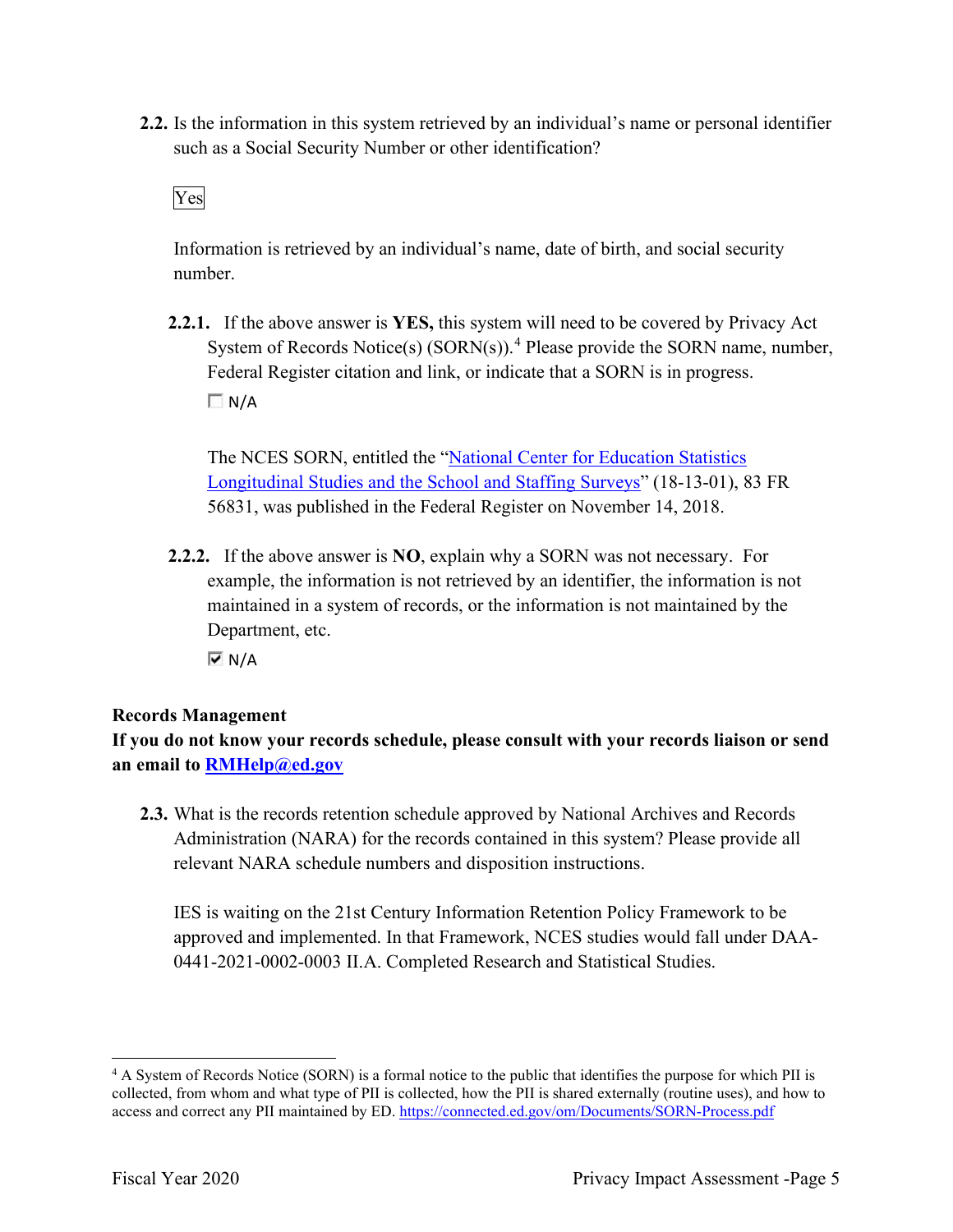Until that framework is implemented, the records will not be destroyed until such time as NARA approves said schedule.

**2.4.** Is the PII contained in this system disposed of appropriately, and in accordance with the timelines in the records disposition schedule?

Yes

### **3. Characterization and Use of Information**

### **Collection**

**3.1.** List the specific PII elements (e.g., name, email, address, phone number, date of birth, Social Security, etc.) that the system collects, uses, disseminates, or maintains.

The PII stored within the NCES Apps at RTI system varies depending on the study. If the student is in a study for elementary or secondary students, PII consists of data such as name, physical address, phone number, Social Security number (SSN), date of birth, email address, financial information, schools attended, educational information, disability and/or exclusion status, student/school ID, employment information, parent name, and parent address.

This system also contains responses from students, their parents or legal guardians, teachers, administrators, counselors, and other adults to data collection instruments. The specific information collected varies by study but includes information such as background and demographic data, functional measures (reports of children's functioning in cognitive, social, emotional, and physical domains), family characteristics, education and/or employment experiences, finances, aspirations, plans, and attitudes. Assessments developed by NCES are administered in the middle and secondary longitudinal studies. Cognitive assessment scores, administrative records, and high school transcripts are also appended to some records. The appended administrative records contain data such as attendance, program participation, and other information.

For postsecondary studies, PII stored consists of items such as contact information for students and parents: names, addresses, telephone numbers, and email addresses. Information specific to the student include data such as student's SSN, date of birth, race/ethnicity, sex/gender, disability status, income, institution attended, financial aid and enrollment information, major, and degree data. Also, administrative records and postsecondary education transcripts are appended to some records. The appended administrative records contain data such as admissions test scores, veterans' benefits information, and courses taken and grades.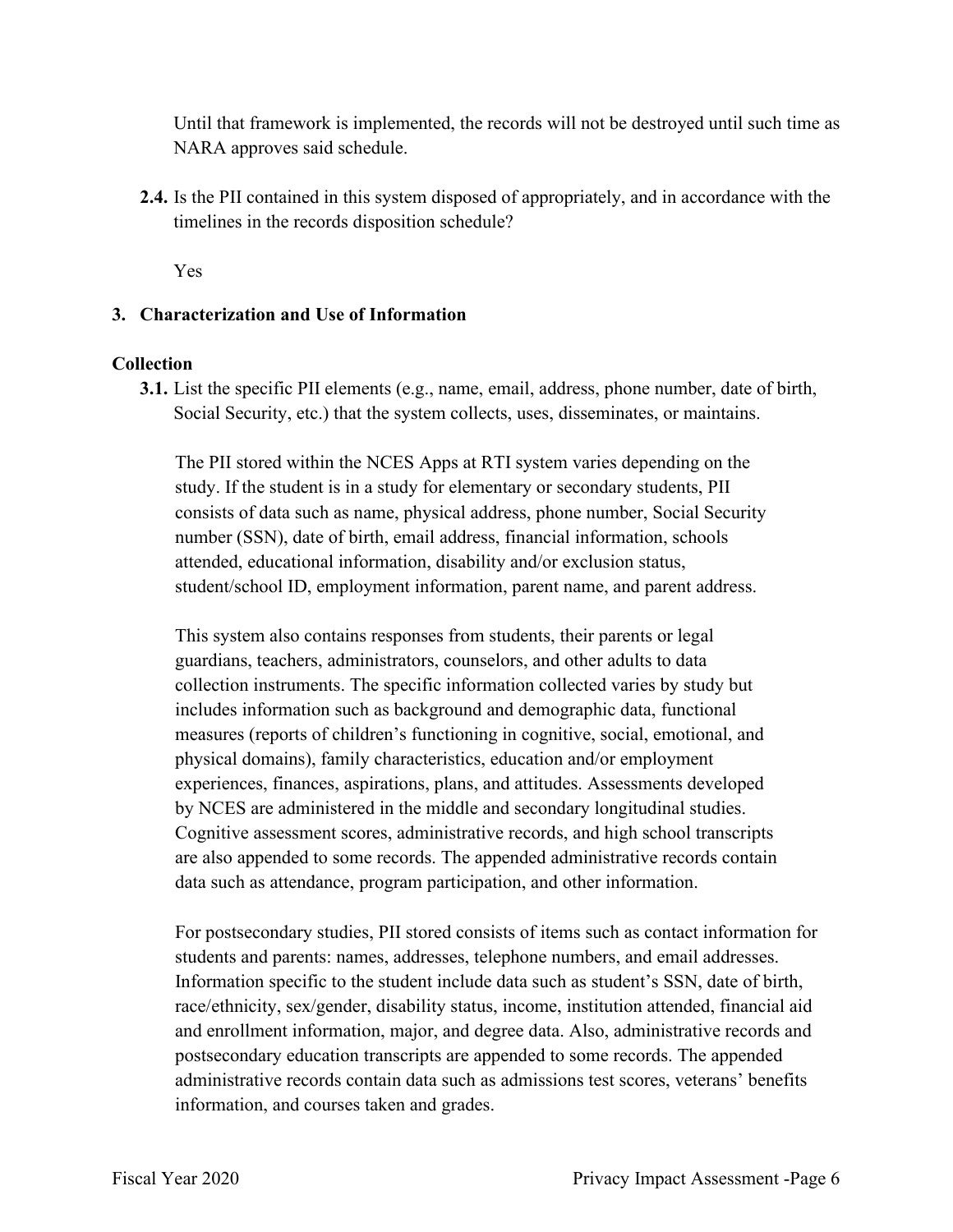The records for schools/institutions contain information such as numbers and characteristics of students, teaching staff, and administrators; data on facilities, programs, services, school climate, discipline and safety, technology; and information related to student admissions, enrollment, and performance. The records related to teachers and administrators contain data on topics such as certifications, training, experience, coursework, technology usage, and attitudes and opinions related to various aspects of education and operations.

stated in Question 1.2?<br>Yes **3.2.** Does the system collect only the minimum amount required to achieve the purpose

IES/NCES collects only the minimum information necessary. The NCES Applications at RTI system processes data collected by IES/NCES survey collections and prepares the data for public dissemination on the IES websites. Direct identifiers, as authorized by the ESRA, are needed to sample institutions and students, to conduct record matching that allows for the collection of information about study members from administrative records and, for longitudinal studies, to follow study participants over time. The use of direct identifiers is minimized to the fullest extent possible and are kept secure within the network at RTI.

**3.3.** What are the sources of PII collected (e.g., individual, school, another agency, commercial sources, etc.)?

Educational institutions, students, parents or legal guardians, teachers, administrators, and service providers.

 **3.4.** How is the PII collected from the stated sources listed in Question 3.3 (e.g., paper form, web page, database, etc.)?

NCES maintains a website ([nces.ed.gov/surveys](https://nces.ed.gov/surveys)) that is used to collect the information from institutions and individuals. In addition, for in-school data collections, the data are collected on laptops, stored, encrypted and transferred to NCES Apps at RTI. The NCES Applications at RTI system is not used to directly collect respondent data, but to process and analyze survey data collected by NCES and administrative data obtained through record matching.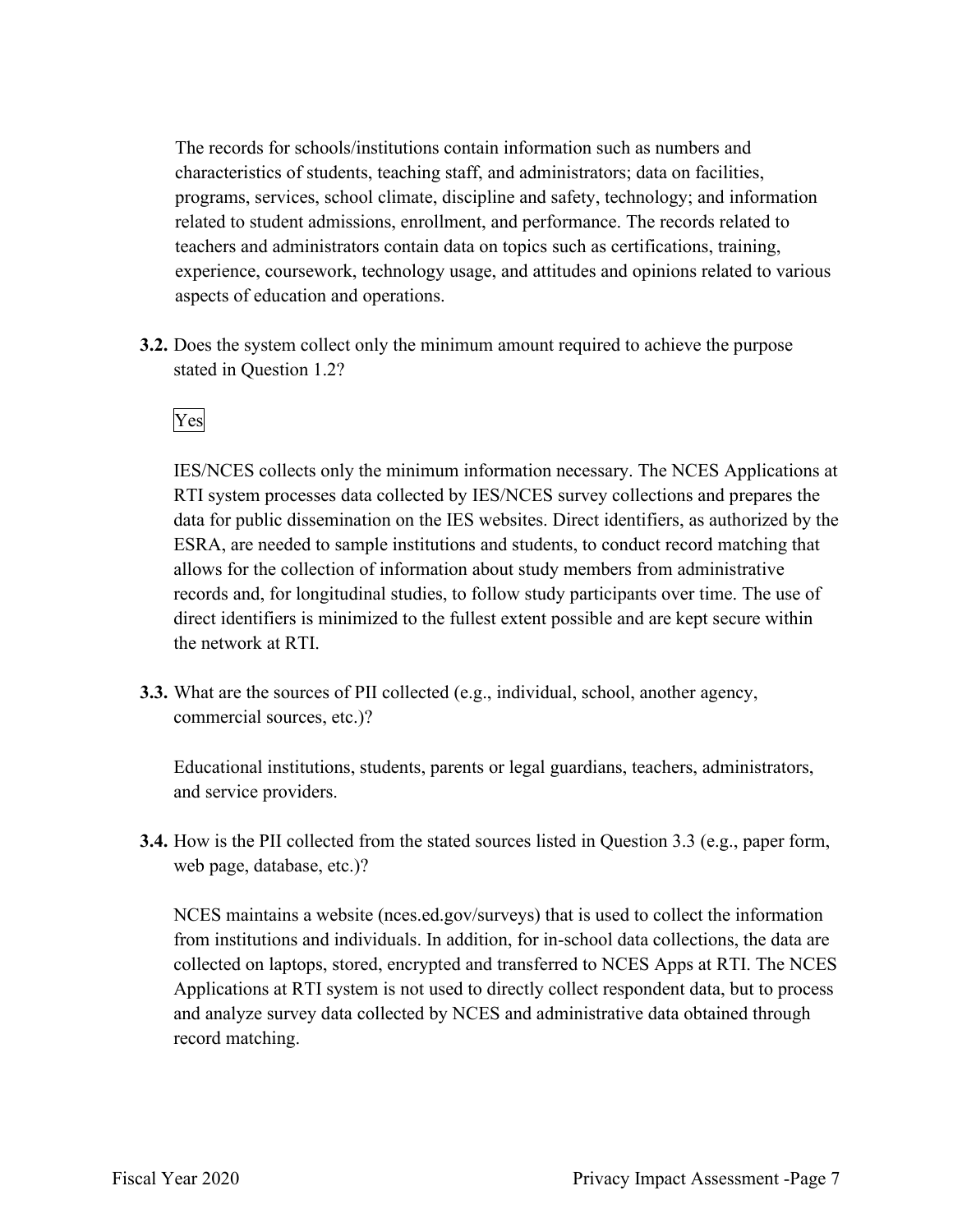**3.5.** How is the PII validated or confirmed to ensure the integrity of the information collected?5 Is there a frequency at which there are continuous checks to ensure the PII remains valid and accurate?

 are built into the survey instrument to validate values that are extreme and/or out of range. For institutions, there are similar edit checks built in their data collection NCES maintains the website [\(nces.ed.gov/surveys\)](https://nces.ed.gov/surveys) that is used to collect the information from institutions and individuals. The NCES Applications at RTI are not used to directly collect respondent data. For individuals, there are edit checks built into the survey instrument. For example, logic in the code used to develop the surveys prevent reporting of erroneous information (e.g., prevents access to questions about spouse's education when the respondent reports being "single, never married"). Additionally, edit checks instrument. Once data are collected and reviewed, the data provider may contact respondents to address questions about the data. In addition, the data undergo extensive quality checks before official statistics are produced and published.

#### **Use**

**3.6.** Describe how the PII is used to achieve the purpose stated in Question 1.2 above.

 follow study respondents as they complete high school and transition to the work force restricted-use<sup>6</sup> data license. In order to qualify for a license, researchers must have a RTI maintains project data for use conducting longitudinal studies (e.g., to be able to or postsecondary education or to follow study respondents as they transition from the completion of a baccalaureate program into the work force or additional higher education). De-identified data, which contain no direct identifiers and are perturbed to minimize the risk that individual respondents can be identified, are delivered from RTI to the IES Data Center (IESDC) system to build data tools and generate tables and reports on various topics. The data tools and reports are made public, accessible on the NCES website. In addition, a restricted-use micro-level data file (which contains no direct identifiers and is perturbed for disclosure avoidance to minimize the risk that individual respondents can be identified) is made available to researchers who obtain a legitimate research question that can only be answered with restricted-use data, must meet requirements to assure the security of the data, and must sign a notarized agreement that they will abide by the license requirements or face penalties for misuse of the data. Information about the restricted-use license process can be found at: <https://nces.ed.gov/statprog/instruct.asp>.

and communication with the individual whose information it is. 5 Examples include restricted form filling, account verification, editing and validating information as it's collected,

 protected by law. This information is not publicly released. The terms "restricted-use data" and "subject data" are  $6$  Federal agencies collect survey data containing individually identifiable information that are confidential and used to refer to data of this type.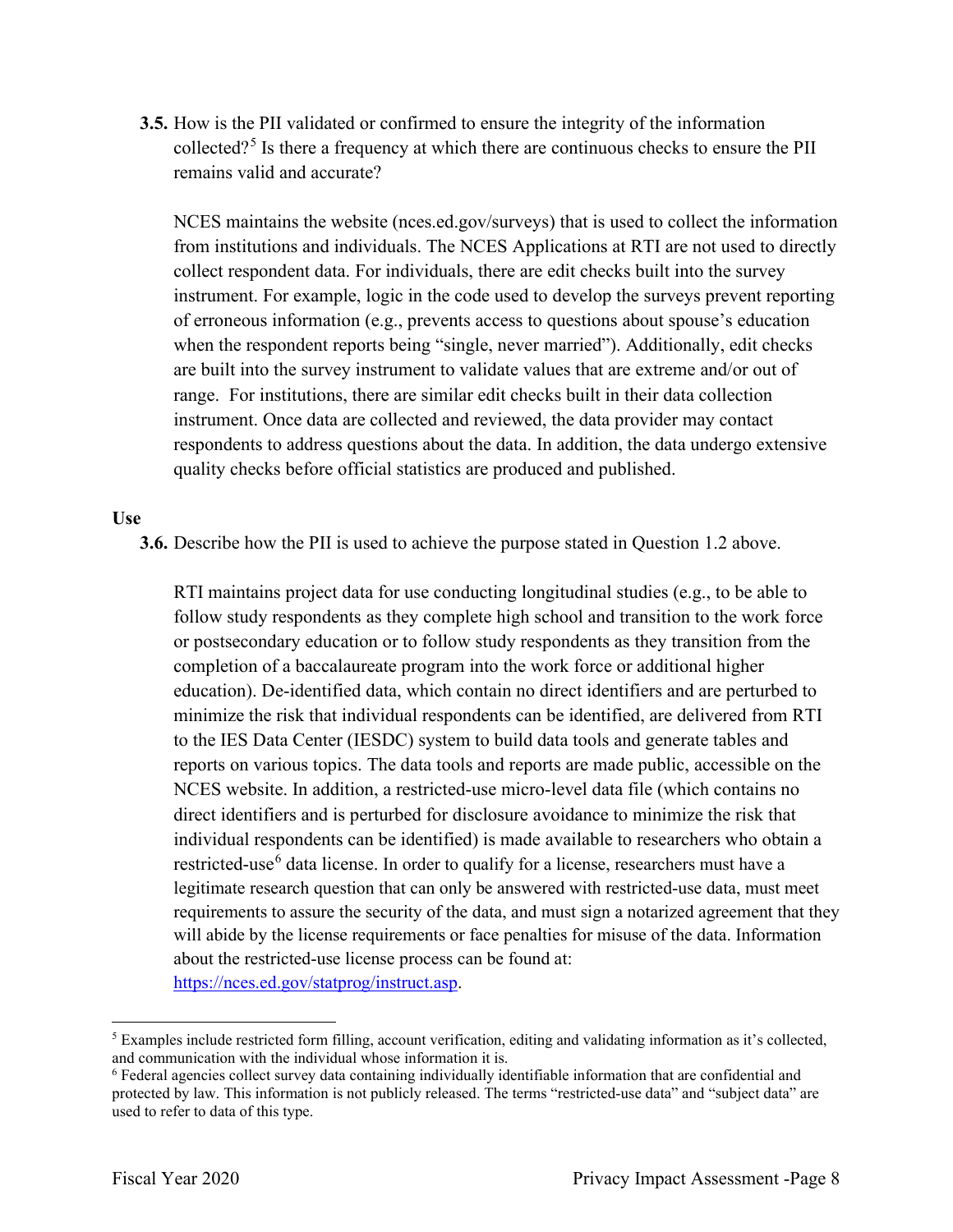**3.7.** Is the system using PII for testing/researching new applications or information systems prior to deployment or for training employees?<br>No

**3.7.1.** If the above answer is **YES,** what controls are in place to minimize the risk and protect the data?  $\overline{M}$  N/A

**Social Security Numbers** 

*It is the Department's Policy that, in order to collect Social Security Numbers, the System Owner must state the collection is: 1) authorized by law, 2) necessary for an agency purpose, and 3) there is no reasonable alternative.* 

 **3.8.** Does the system collect Social Security Numbers? Note that if the system maintains Social Security Numbers but does not explicitly collect them, answer 3.8.1 to address the purpose for maintaining them.

Yes

**3.8.1.** If the above answer is **YES**, explain the purpose for its collection, and how the SSN will be used.

 $\Box$  N/A

 SSNs are collected for the purpose of record matching with Department systems and the members of the sample. For longitudinal studies, the SSN may also be used for high school and transition to the work force or postsecondary education or to follow other administrative databases, such as the NSC, which provides enrollment data for tracking study respondents as they change schools and/or geographic locations over the course of the study (e.g., to be able to follow study respondents as they complete study respondents as they transition from the completion of a baccalaureate program into the work force or additional higher education). NCES keeps abreast of studies that focus on the use of names for such linkages and follow-up studies, but the return rate on matches based only on name is substantially lower than that obtained using SSN. SSNs are never publicly disclosed.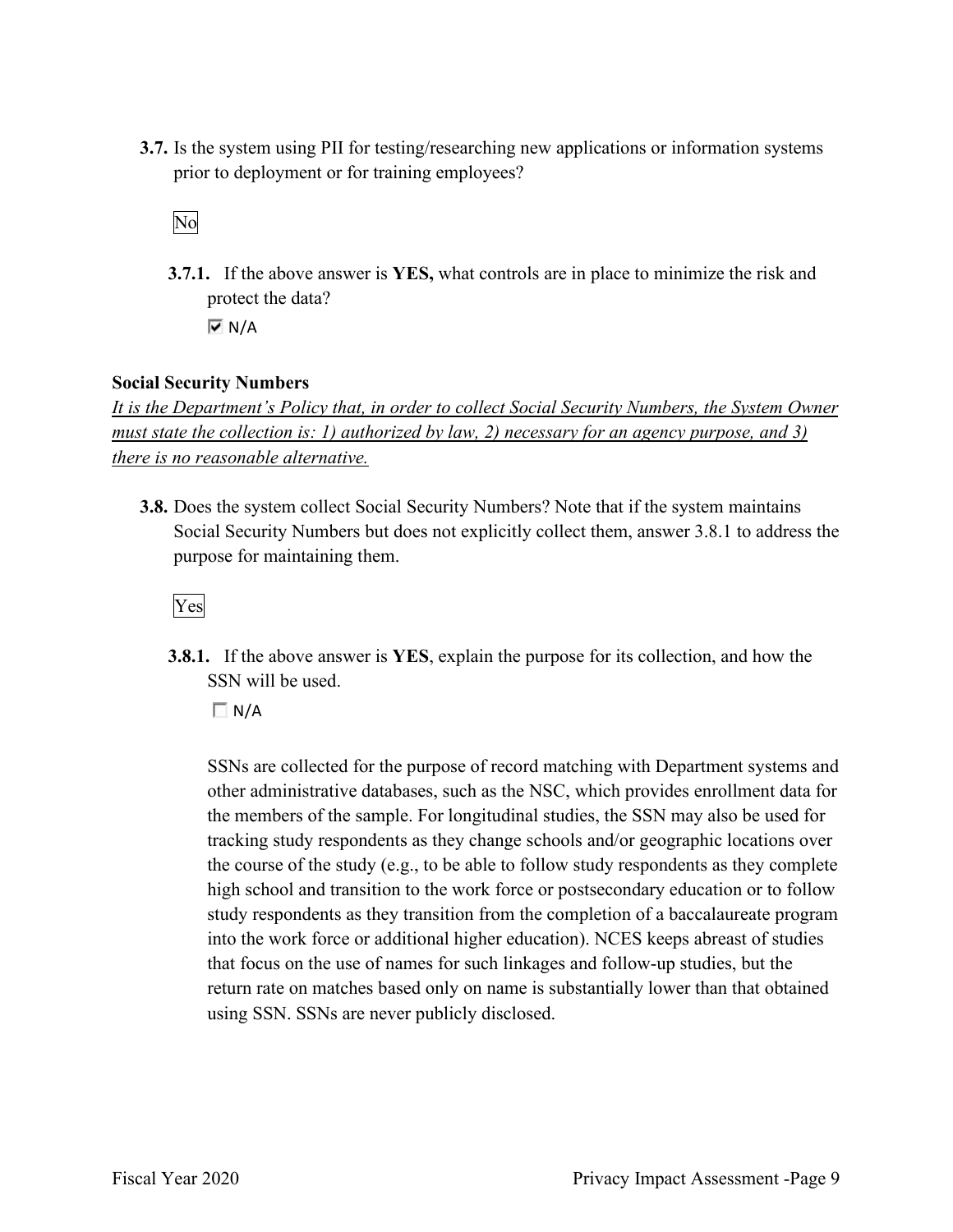**3.8.2.** Specify any alternatives considered in the collection of SSNs and why the alternatives were not selected.

 $\Box N/A$ 

 lower than that obtained using SSN. The likelihood of successful matches absent the NCES keeps abreast of studies that focus on the use of names for such linkages and follow-up studies, but the return rate on matches based only on name is substantially SSN is much lower; missing data reduce overall data quality.

# **4. Notice**

 its collection (e.g., direct notice, such as a Privacy Act Statement (if applicable) or public notice, such as a SORN, PIA)? If notice is not provided, explain why not. **4.1.** How does the system provide individuals with notice about the collection of PII prior to

 voluntary nature of the data collection and a pledge of confidentiality, per OMB In the case of surveys conducted in educational institutions, advance letters are sent to the administrator of the institution describing the study, explaining the voluntary nature of the study, and describing the pledge of data confidentiality. In addition, every IES data collection that includes PII also includes a Privacy Act Statement, description of the standards and NCES Statistical Standard 4.2.

 identifiable form for any other purpose except as required by law. The text of the pledge of confidentiality includes the following: Your answers may be used only for statistical or research purposes and may not be disclosed, or used, in

 both the entire data collection and to individual questions within the data collection. If Furthermore, the routine statistical purposes for which the data may be used must be explained. If an individual educational institution requires informed consent from parents or adult students, that is included in the data collection procedures, otherwise each respondent is informed of the voluntary nature of their participation as it applies to the institutional data include data that are potentially disclosive of individual characteristics IES uses professional best practices to protect the identity of individuals in an institution when publishing data from the collection.

**4.2.** Provide the text of the notice or the link to the webpage where the notice is posted if notice is provided other than by SORN or PIA.

 $\Box$  N/A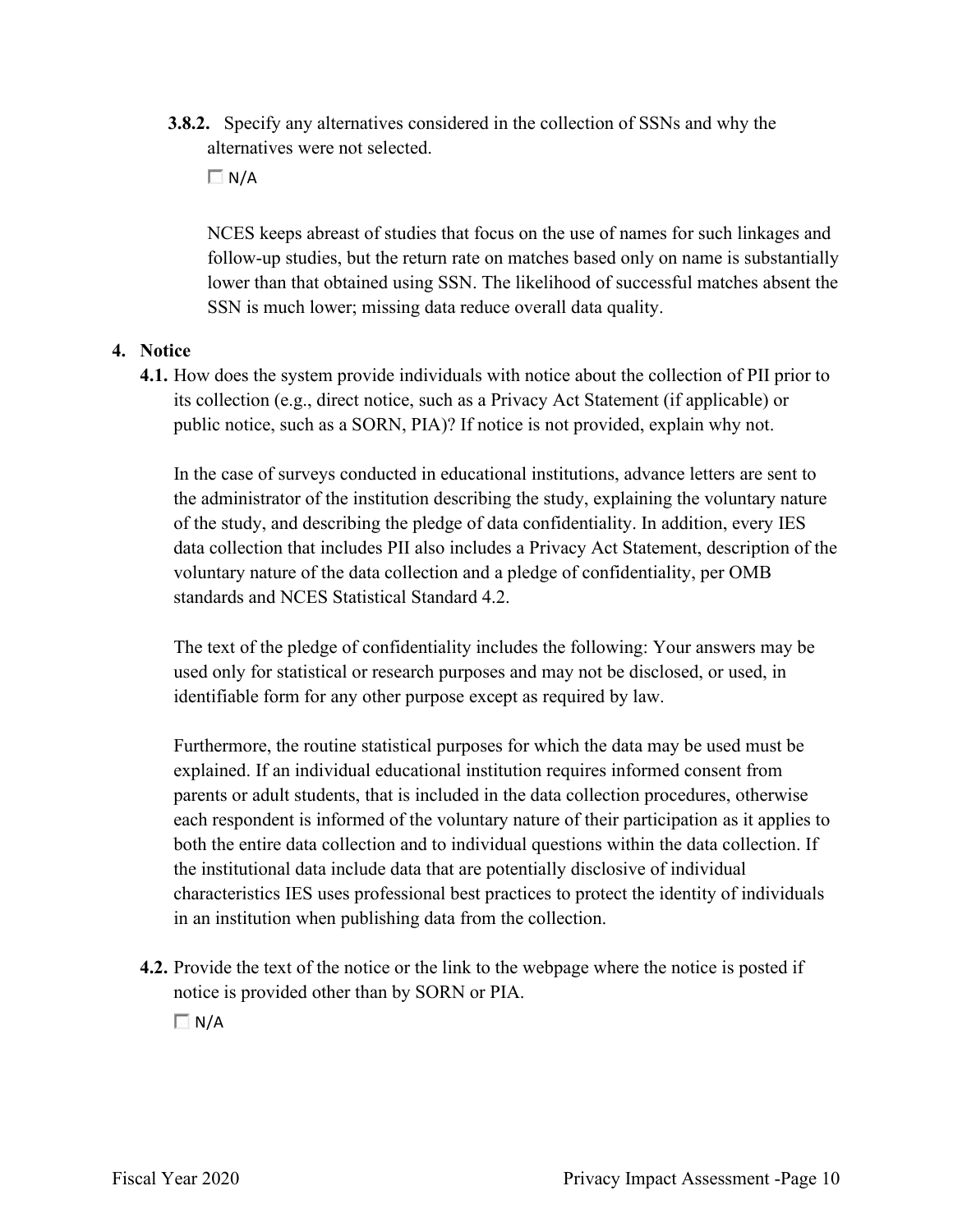The notice is tailored to specific respondent types and will vary by study. For an example of the notices, please see the student data collection website for the 2020/22 Beginning Postsecondary Students Longitudinal Study.

**4.3.** What opportunities are available for individuals to consent to uses (including new uses of previously collected PII), decline to provide PII, or opt out of the project?

 informed consent prior to the start of data collection. The informed consent statement is When respondent data are collected by applications at NCES, adult respondents are assured of the confidential nature of the data collection and are asked to provide built into the data collection instrument. It is one of the initial screens that respondents encounter before answering questions. Adult respondents must give their consent before being asked the first question. Parents/guardians provide consent for their children to participate in the middle and secondary longitudinal studies. All individuals, both minors and adults, may decline to participate in the study, and they may opt out of a **s**tudy at any time after providing initial consent by contacting NCES and/or the data collection contractor. They may also decide not to provide any type of response to a solicitation for information. In addition, if an individual does choose to participate in a study, he or she is also free to decline to answer any question at any time.

 are aware of and can consent to, where feasible, these changes? **4.4.** Is the notice referenced in Question 4.1 reviewed and revised when there are changes in the practice, policy, or activities that affect the PII and privacy to ensure that individuals

Yes

# **5. Information Sharing and Disclosures**

# **Internal**

 **5.1.** Will PII be shared internally with other ED principal offices? If the answer is **NO**, please skip to Question 5.4.

Yes

**5.2.** What PII will be shared and with whom?

 $\Box$  N/A

RTI performs record matching with the Department's FSA NSLDS and the CPS. Record matching is conducted using SSNs, last name, and date of birth. Data are transmitted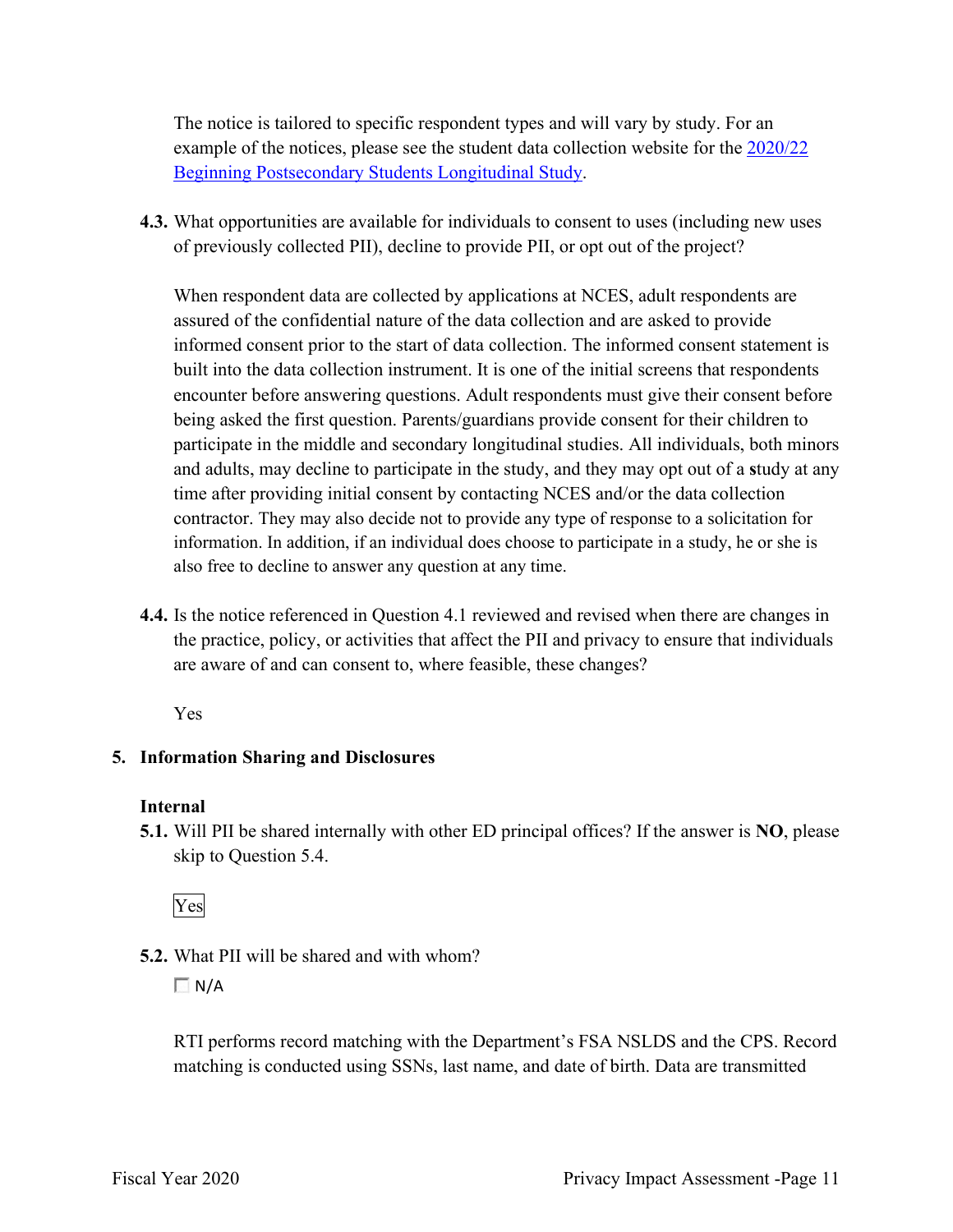from the RTI to FSA for purposes of the matching by using a Secure Sockets Layer (SSL) encrypted website provided by FSA.

 organizations? **5.3.** What is the purpose for sharing the specified PII with the specified internal

 $\Box$  N/A

Record matching is performed with CPS to obtain data on demographic characteristics about respondents, to include their dependency status and expected family contribution, and to obtain NSLDS data on amount and types of Federal aid received.

# **External**

**5.4.** Will the PII contained in the system be shared with external entities (e.g. another agency, school district, the public, etc.)? If the answer is **NO**, please skip to Question 6.1.

Yes

**5.5.** What PII will be shared and with whom? List programmatic disclosures only.<sup>7</sup> **Note: If you are sharing Social Security Numbers externally, please specify to whom and for what purpose**.

 $\Box N/A$ 

 confidentiality agreement. PII is collected first from institutions to identify the study sample. When available, this information includes SSN. Additional PII, including SSN if not already obtained, will be collected from sample members during the survey/interview. PII collected will be shared with external sources to assist with locating sample members (e.g., LexisNexis, National Change of Address) and with administrative data sources, including Federal (e.g., Veterans Benefits Administration) and nonfederal (e.g., NSC, SAT, ACT, College Board) sources. There are approved sharing agreements in place to conduct matching with any external data sources and all individuals involved in the matching process must sign an Affidavit of Nondisclosure or adhere to another type of legally enforceable

**5.6.** What is the purpose for sharing the PII with the specified external entities?  $\Box$  N/A

<sup>7</sup> If this information is covered by Privacy Act System of Records Notice (SORN) please list only relevant programmatic disclosures listed under the Routine Uses section.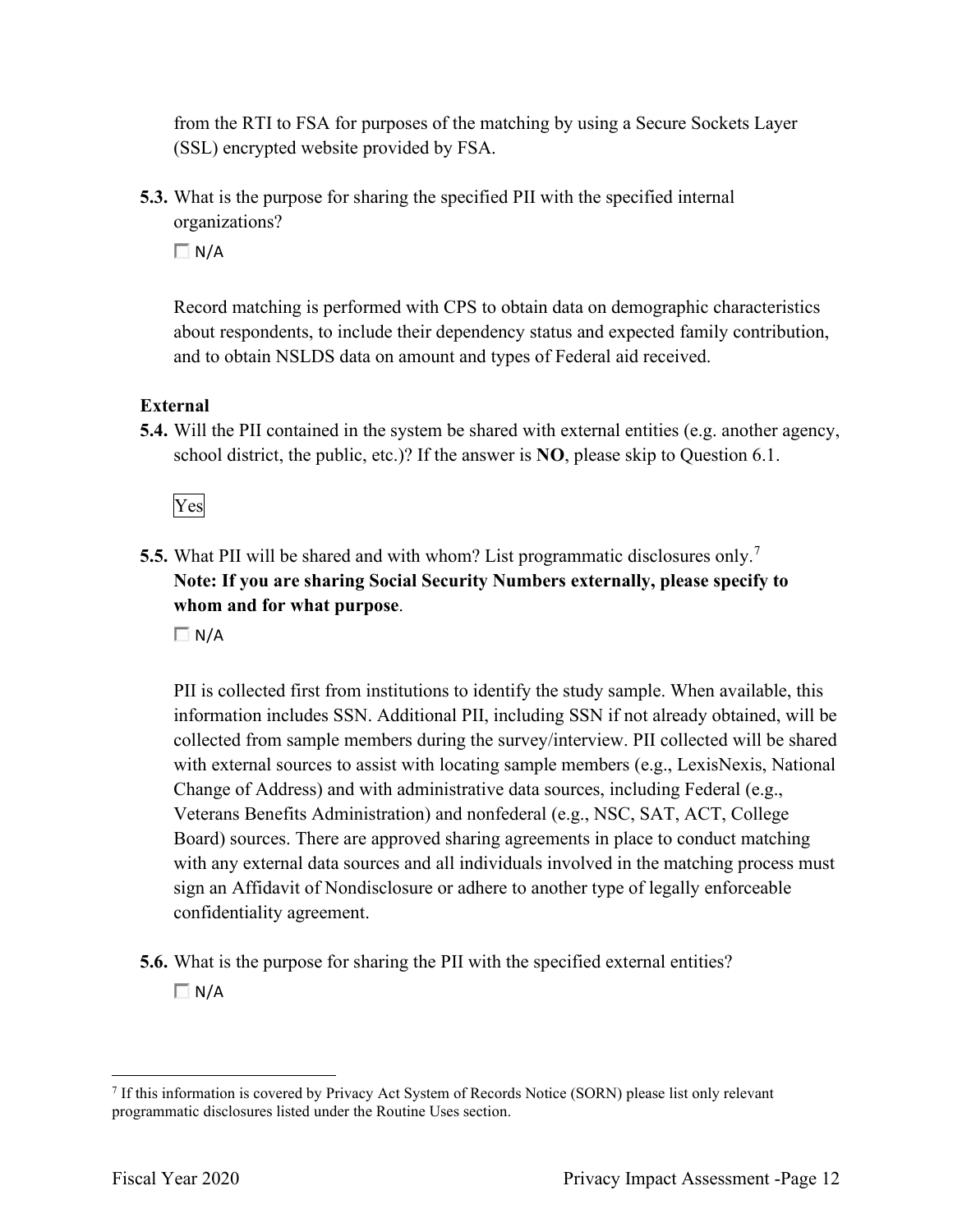financial aid, and veterans' educational benefits. In addition, PII is shared with the Record matching with these sources is conducted to obtain information on students' enrollment history and degree completion, college admissions test scores, and information on the attendance status, credit hours, majors, State and institutional sources listed above to locate sample members not otherwise located by way of provided address and telephone information.

**5.7.** Is the sharing with the external entities authorized?



**5.8.** Is the system able to provide and retain an account of any disclosures made and make it available upon request?

 $\Box$  N/A Yes

 with the rest of the project when the project ends. A record of disclosures can be made The record of disclosure(s) are maintained within a file share folder structure that indicates the vendor/matching company, the date, the data sent, and the data received. The folder structure is maintained throughout the course of the contract and archived available upon request.

 **5.9.** How is the PII shared with the external entity (e.g. email, computer match, encrypted line, etc.)?

 $\Box$  N/A

 transfers are encrypted and sent securely via Secure Shell (SSH) File Transfer Protocol IES has a secure data transfer system, which uses SSL technology, allowing the transfer of encrypted data over the Internet. The IES File Transfer System is used for all administrative data sources that do not have their own secure file transfer system. For example, matching to NSLDS uses EdConnect, which provides secure transfer protocol. NSC uses PGP encryption and transfer occurs via their secure website. In all cases, data (sFTP).

**5.10.** Is the sharing pursuant to a Computer Matching Agreement (CMA), Memorandum of Understanding (MOU), or other type of approved sharing agreement with another agency?

 $\Box$  N/A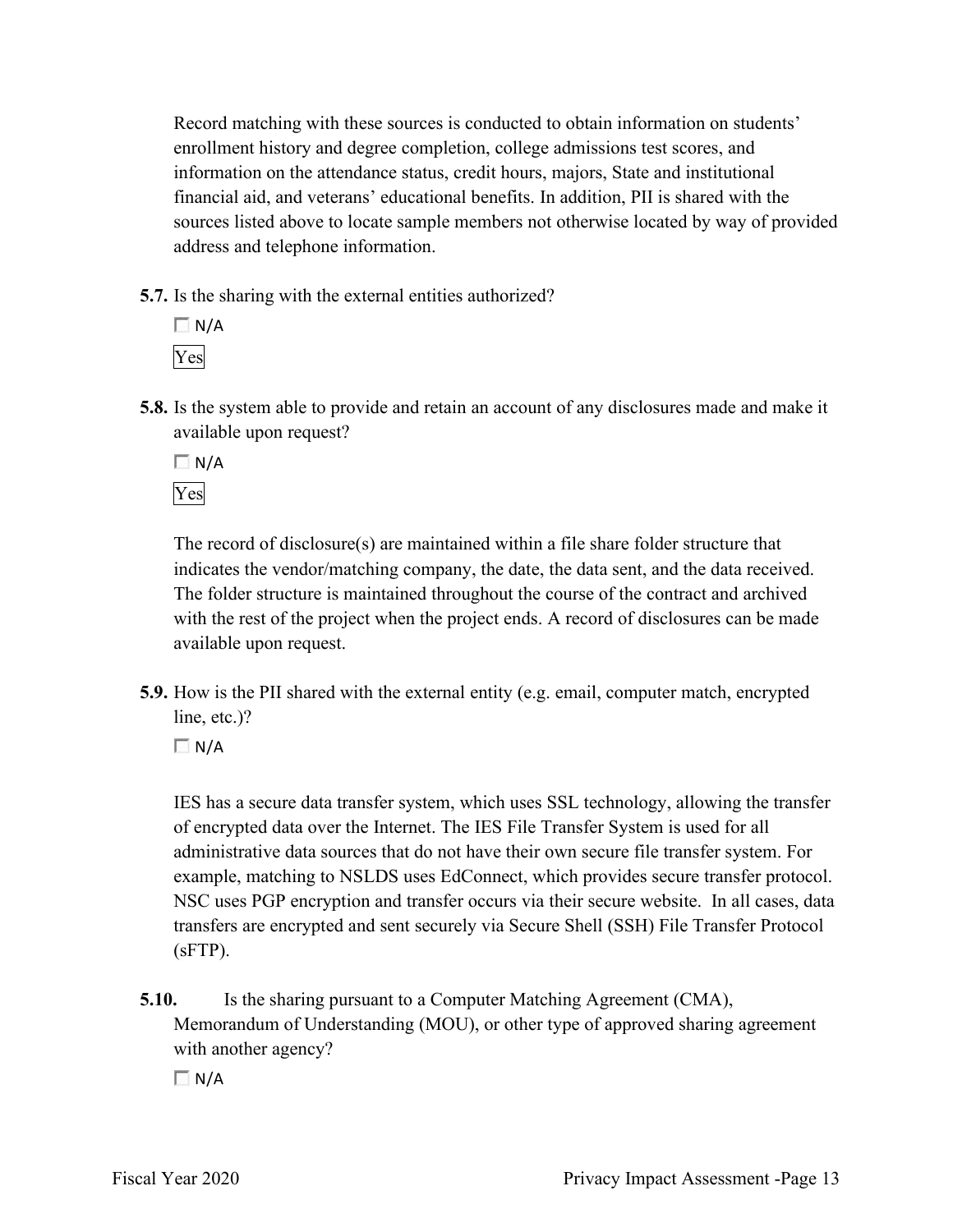Yes

**5.11.** Does the project place limitation on re-disclosure?



# **6. Redress**

**6.1.** What are the procedures that allow individuals to access their own information?

in 34 CFR 5b.5, including proof of identity. If an individual wishes to access the content of a record in this system of records, they should contact the system manager with necessary particulars such as the study in question, name, current address, the date and place of birth, and any other identifying information requested by the Department, while processing the request, to distinguish between individuals with the same name. The individual must meet the requirements

**6.2.** What procedures are in place to allow the subject individual to correct inaccurate or erroneous information?

requirements of the regulations in 34 CFR 5b.7. If an individual wishes to contest the content of a record in this system of records, they should contact the system manager with necessary particulars such as the study in question, name, current address, the date and place of birth, and any other identifying information requested by the Department, while processing the request, to distinguish between individuals with the same name, identify the specific items to be changed; and provide a written justification for the change. Requests to amend a record must meet the

**6.3.** How does the project notify individuals about the procedures for correcting their information?

 customer information. The system of records notice listed in question 2.2 explains the procedures for correcting

# *7.* **Safeguards**

# *If you are unsure which safeguards will apply, please consult with your ISSO.*

 system and build privacy extensions to the extent feasible? **7.1.** Does the principal office work with their CSO/ISSO to build privacy & security into the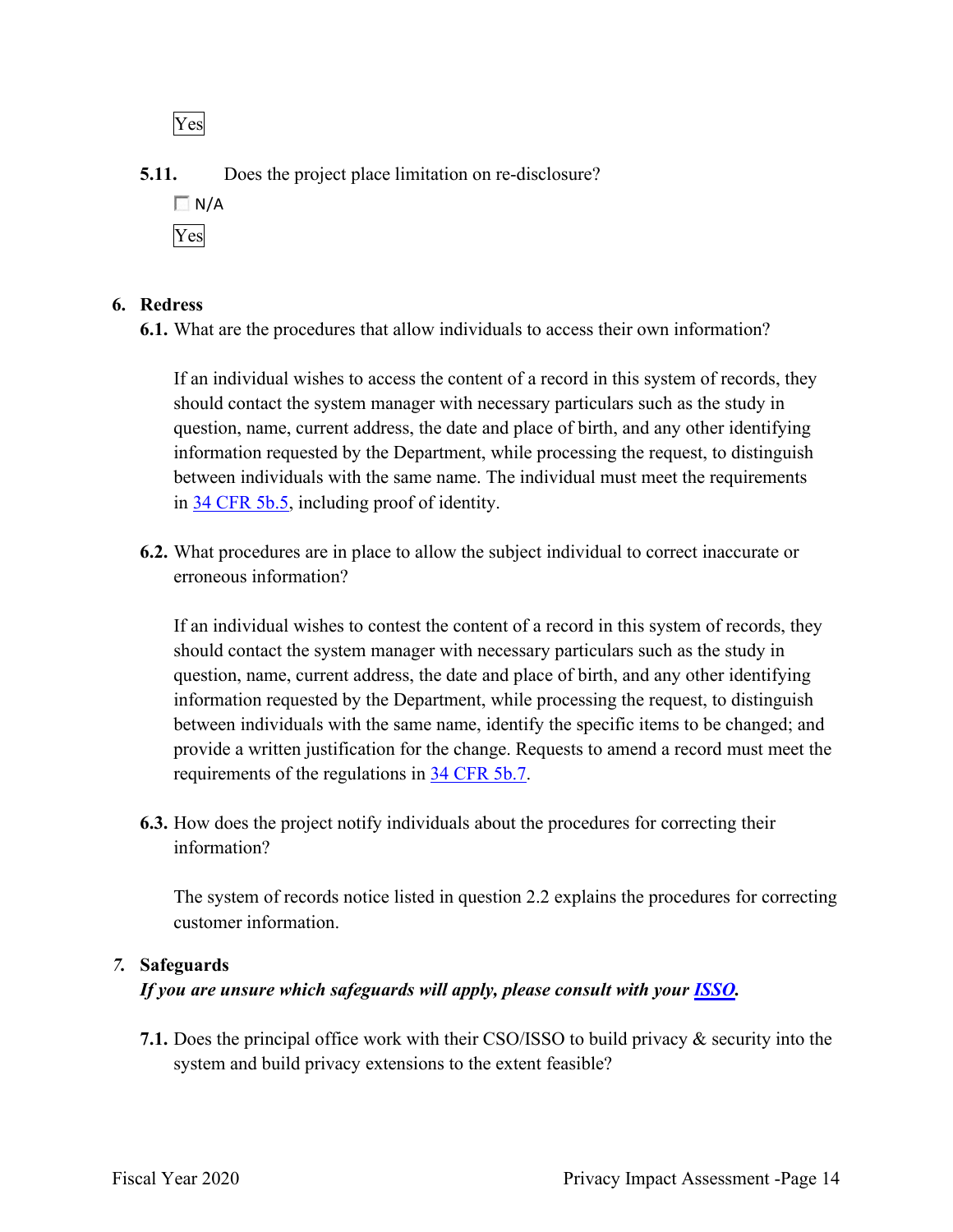Yes

**7.2.** Is an Authority to Operate (ATO) required?

Yes

**7.3.** Under NIST FIPS Pub. 199, what is the security categorization of the system: **Low, Moderate, or High?** 

 $\Box$  N/A Moderate

**7.4.** What administrative, technical, and physical safeguards are in place to protect the information?

 subcontractor employees who access data in this system must comply with the Access to the records is limited to authorized personnel who are briefed regarding confidentiality of the data, are required to sign a written statement attesting to their understanding of the significance of the confidentiality requirement and penalties for non-compliance and have received Department security clearances. Security systems limit data access to contract staff on a "need to know" basis and control each individual user's ability to access and alter records within the system. The NCES, contractor, and requirements of the Privacy Act of 1974, as well as the confidentiality standards under Section 183 of the ESRA (20 U.S.C. 9573).

All physical access to the NCES, contractor, and subcontractor sites where this system is maintained, is controlled and monitored by security personnel who check each individual entering the buildings for his or her employee or visitor badge.

 **7.5.** Is the information in the system appropriately secured in accordance with the IT security requirements and procedures as required by Federal law and policy?

Yes

**7.6.** Has a risk assessment been conducted where appropriate security controls to protect against that risk have been identified and implemented?

Yes

 ensure the security controls continue to work properly at safeguarding the PII. **7.7.** Please describe any monitoring, testing or evaluation conducted on a regular basis to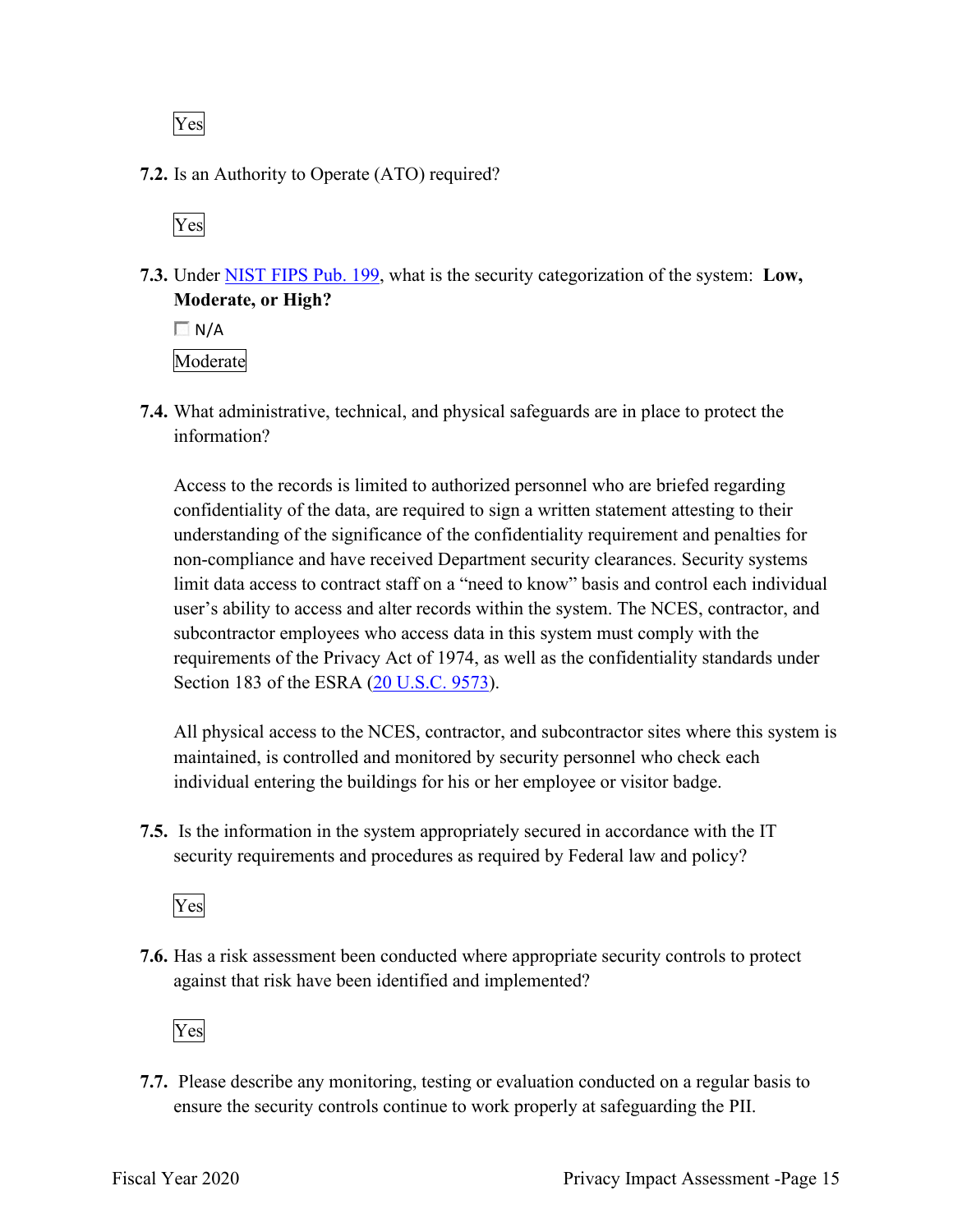Monitoring, testing, and evaluation are ongoing as RTI follows the Department's Applications at RTI is scanned regularly using automated tools to detect vulnerabilities. Lifecycle Management framework and takes part in the ATO process which includes a rigorous assessment of the security and privacy controls and potential plans of actions and milestones to remediate any identified deficiencies. Additionally, NCES The results of the vulnerability scans are reviewed and addressed at the application and infrastructure levels.

RTI's Global Technology Solutions (GTS) Governance, Risk, and Compliance (GRC) department performs continuous monitoring on GTS security controls using annual security assessments that are conducted as self-assessments and independent assessments. Intrusion detection and monitoring systems are employed to review accesses and modifications and detect anomalies. Changes are captured and reviewed in audit logs for all software components. GTS utilizes firewalls with Intrusion Detection Systems (IDS) and Intrusion Prevention Systems (IPS) functionality at key network boundaries within the network to monitor malicious or unwanted traffic. The IDS and IPS signature database is updated weekly to ensure the latest signatures are available and applied when required.

#### **8. Auditing and Accountability**

 **8.1.** How does the system owner assess and ensure that the PII is used in accordance with stated practices in this PIA?

 individually identifying data is strictly controlled. Staff with access to the system are The system owner ensures that the information is maintained and used in accordance with stated practices in this PIA. An annual security assessment is conducted. In addition, every three years all the security controls are assessed for the system to maintain its Authorization to Operate. The Department's, contractor's, and subcontractors' employees who access data in this system must comply with the requirements of the Privacy Act and the confidentiality standards in section 183 of the ESRA (20 U.S.C. 9573), which provides criminal penalties for violations. Access to required to complete annual security and privacy awareness training. In addition, they are required to have background clearance at the 5c level or higher.

 **8.2.** Does the system owner continuously monitor and audit the privacy controls to ensure effective implementation?